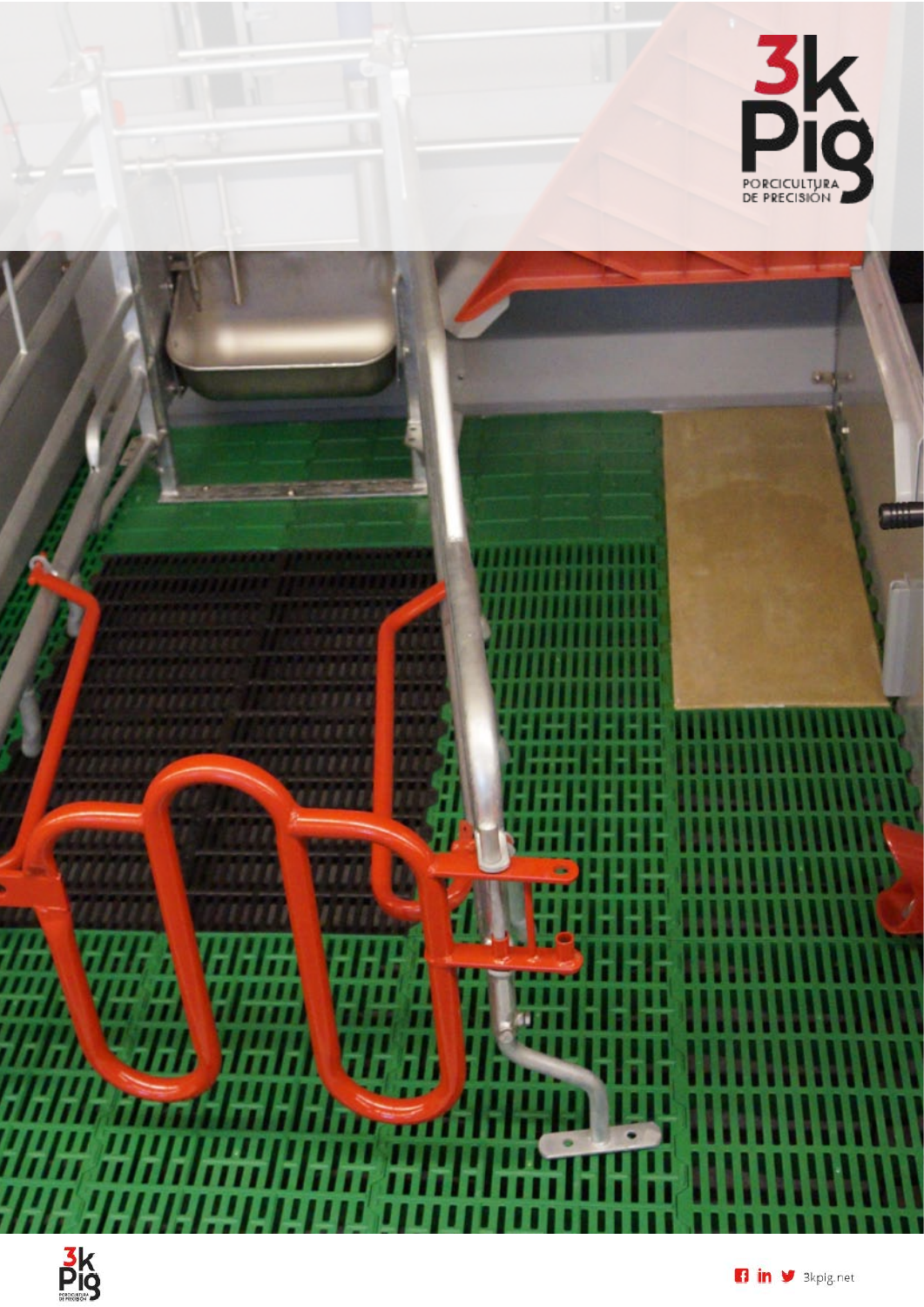# SLATS FOR FARROWING PENS

Plastic and cast iron slats - COMBI-FLOOR



Slats for combi-floor



#### Combination according to your needs

When it is desired flexibility and maximum hygiene in the farrowing stall, we can offer solutions with fully drained floor. Our plastic slats system is a particularly flexible slats system, where modules are made of 100% PP-plast or cast iron and can be combined entirely according to your needs.

#### Easy to clean

Manure passage and easy cleaning are secured, as the slats have the same profile as our proven cast iron slats.

#### Comfortable for both sow and piglets

Plastic is warm and hygienic for the piglets, while the sow, where the load is the highest, has the benefit of the cooling and anti-slip properties of cast iron slats. Combine for ex. with unique drain plate made of cast iron under the sows shoulders to prevent compression damage. Large bearing surface and good thermal conductivity of the drain plate reduce the risk of compression damage and shoulder sores.

### Strong fiber glass support

Suitable for long farrowing pens

- Unique fiber glass profile
- Highly torsion-resistant
- High loading capacity



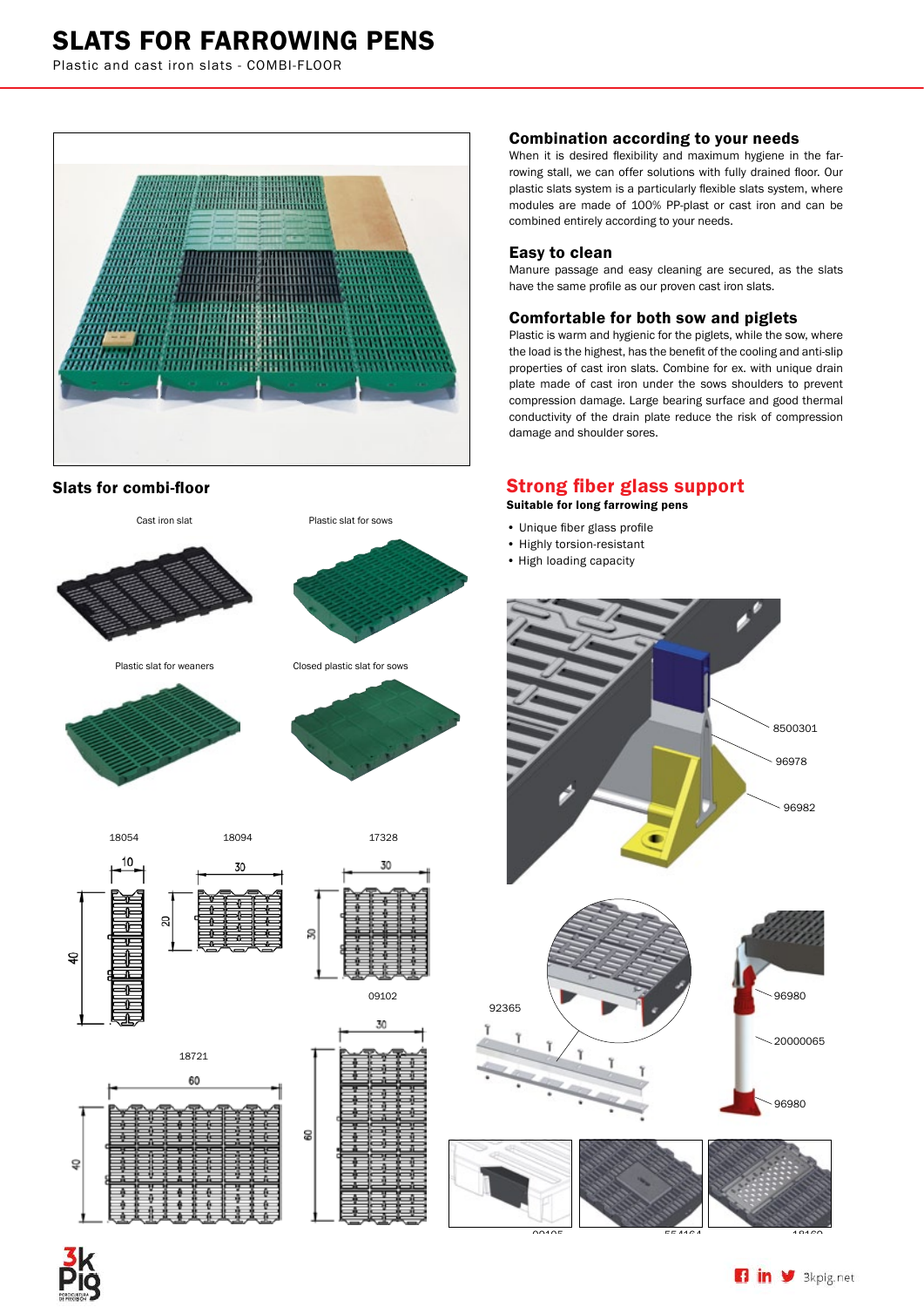# SLATS FOR FARROWING PENS

Plastic and cast iron slats - COMBI-FLOOR

## Cast iron slats for combi-floor

| <b>FARROWING PENS</b> |
|-----------------------|
|-----------------------|

| Beam 10 mm. Slot 11 mm. Cleaning opening 40 mm. |                                |
|-------------------------------------------------|--------------------------------|
| <b>Article</b>                                  | <b>Dimension</b>               |
| 566040                                          | 60 x 40 cm                     |
| 561060                                          | 10 x 60 cm                     |
| 564060                                          | 40 x 60 cm                     |
| 564061                                          | 40 x 60 cm STEP                |
| 564062                                          | 40 x 60 cm STEP closed         |
| 564063                                          | 40 x 60 cm closed              |
| 563060                                          | 30 x 60 cm                     |
| 563061                                          | Cast iron plug 24 x 10 cm      |
| 566041                                          | 60 x 40 cm, 5% opening         |
| 566060                                          | 60 x 60 cm                     |
| 566063                                          | 60 x 60 cm for sows, with plug |
| 566064                                          | Plug for 566063 cast iron slat |

## Plastic slats

| <b>SOWS</b>    |                    |                  |
|----------------|--------------------|------------------|
| <b>Article</b> | <b>Description</b> | <b>Dimension</b> |
| 18054          | Plastic slat       | 10 x 40 cm       |
| 18094          | Plastic slat       | 30 x 20 cm       |
| 17328          | Plastic slat       | 30 x 30 cm       |
| 18721          | Plastic slat       | 30 x 60 cm       |
| 09102          | Plastic slat       | 60 x 40 cm       |
| 565060         | Plastic slat       | 50 x 60 cm       |

# **WEANERS**

| <b>Article</b> | <b>Description</b>        | <b>Dimension</b> |
|----------------|---------------------------|------------------|
| 09100          | Plastic slat              | 160 x 40 cm      |
| 18604          | Plastic slat, 10% opening | 160 x 40 cm      |
| 17384          | Plastic slat              | 160 x 50 cm      |
|                |                           |                  |

## RUBBER FLOOR

| <b>Article</b> | Description              | Dimension |
|----------------|--------------------------|-----------|
| 44112          | Rubber floor, reversible | 180 cm    |
| 44118          | Rubber floor, reversible | 90 cm     |

| <b>SUPPORT FOR FARROWING PENS</b> |                          |
|-----------------------------------|--------------------------|
| <b>Description</b>                |                          |
|                                   | <b>Max axis distance</b> |
| 50 x 5 mm                         | under 160 cm             |
| 60 x 5 mm                         | 160-200 cm               |
| 80 x 5 mm                         | 200-280 cm               |
| $100 \times 5$ mm                 | 280-320 cm               |
| 120 x 5 mm                        | 320-350 cm               |
|                                   | Length                   |
| 120 x 32 mm                       | 5 meter                  |
| 120 x 32 mm                       | 5.5 meter                |
| 120 x 32 mm                       | 6 meter                  |
| 120 x 32 mm                       | spec. length             |
| 70 x 32 mm                        | 6 meter                  |
| 70 x 32 mm                        | spec. length             |
| 120 x 30 mm (Delta)               | 2,75 meter               |
| 120 x 30 mm (Delta)               | 8,3 meter                |
|                                   |                          |





| <b>ACCESSORIES</b> |                                      |                  |
|--------------------|--------------------------------------|------------------|
| <b>Article</b>     | <b>Description</b>                   | <b>Dimension</b> |
| 92351              | Cleaning plug, polymerconcrete       | 262 x 108 mm     |
| 18169              | Muck trap, stainless                 | 385 x 185 mm     |
| 8500301            | Distance piece for PVC floor         | 30x40x58,3 mm    |
| 18083              | Adapter f. plastic slat 20 cm        |                  |
| 17666              | Fitting for slat 40 cm green         |                  |
| 17667              | Fitting for slat 40 cm green         | ٠                |
| 09105              | Fitting for plastic slat green       | ٠                |
| 96982              | Mount bracket for fiberglass support | ۰                |
| 20000065           | PVC tube, 10 Bar                     | Ø50x2.4          |